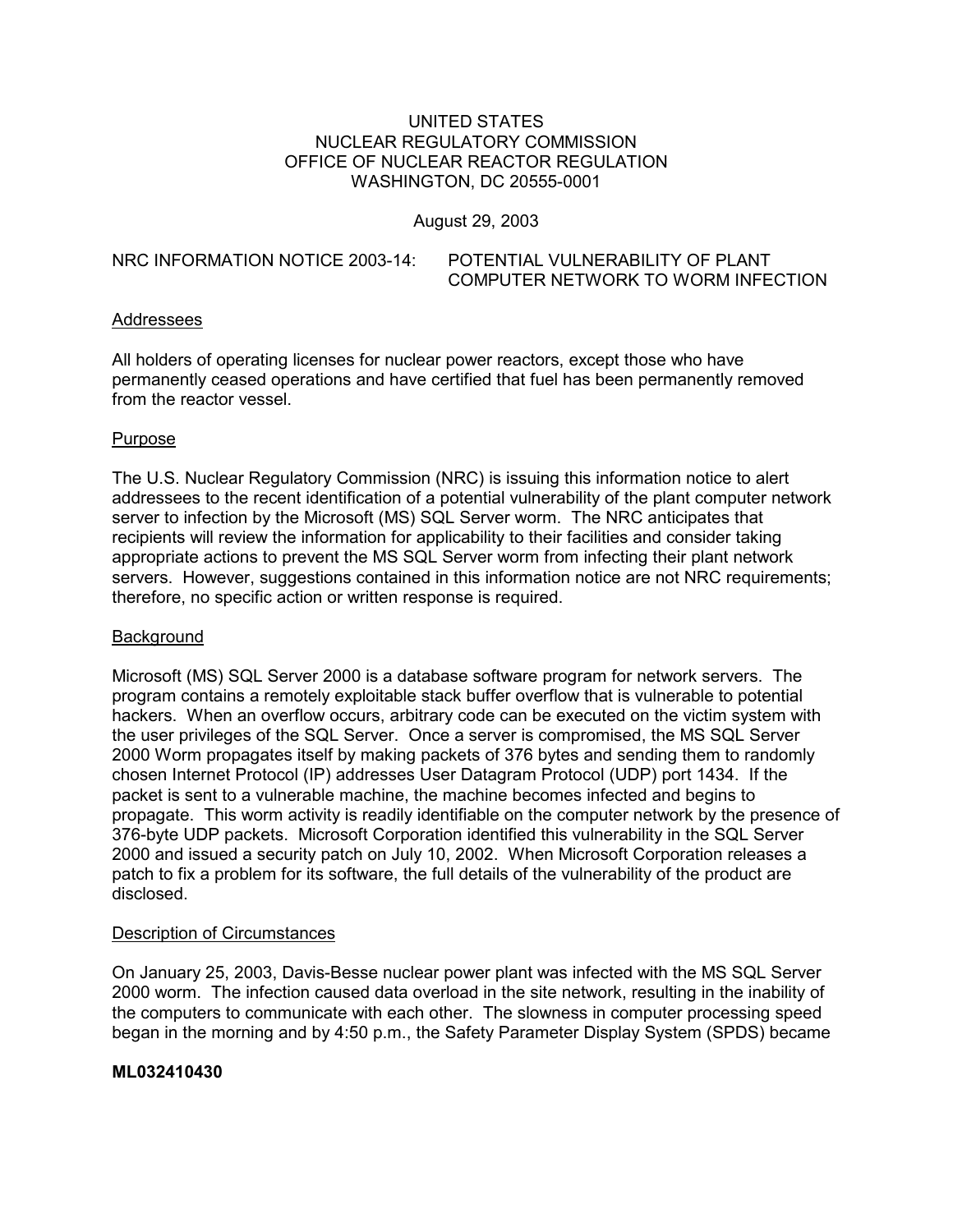unavailable and remained unavailable for 4 hours 50 minutes. By 5:13 p.m., the plant process computer was lost and remained unavailable for 6 hrs and 9 minutes. Although the operators were burdened by these losses, the event was not deemed significant since the plant control and protection functions were not affected.

Because the MS SQL worm resided in only memory, shutting down the server removed the worm from the server's memory, ridding the server of the infection. The licensee isolated the server from the site network, installed the MS security patch, and reconnected the server to the site network.

# **Discussion**

First Energy Nuclear's (the licensee's) corporate network, which is linked with Davis-Besse's plant network, is connected to external networks via a firewall. A firewall is a system or systems that enforce an access control policy between networks. Among the many access control policies that Davis-Besse's corporate firewall enforced was the policy of disallowing any data using the UDP into the network by closing port 1434 of the firewall. This policy would have protected Davis-Besse's networks from the MS SQL worm infection except that the corporate network had a T1 connection behind the firewall that provided a path for the worm to enter the system. This T1 line was used by one of the licensee's consultants who provided an application software that ran on a server. This connection bypassed all the access control policies that the corporate firewall was enforcing, including the policy of preventing data that used the UDP from coming into the corporate network.

The consultant's company network server allowed use of the UDP for data transfers and was infected by the MS SQL worm. When the consultant established a T1 line connection at the licensee's corporate site, this action opened a path by which the worm that infected the consultant's company server was sent to the licensee's corporate network through the T1 line. The worm then randomly infected any servers on the corporate network that had port 1434 open.

Two primary causes for this worm infection were noted:

1. The T1 connection behind the firewall

The corporate network would not have been infected by the worm if the consultant's T1 line had been connected in front of the firewall. In February 2002, the NRC issued a security order which alerted licensees to external connections that bypass network protective measures. Subsequent to this event, the licensee noted that the implementation of the order was addressed by the Information Technology personnel; however, their activities were not communicated to the plant computer engineers.

### 2. Unawareness of Software Security Patch

The plant computer engineering personnel had not been aware of the security patch that Microsoft released on July 10, 2002, to fix the Microsoft SQL Server 2000 vulnerability that the MS SQL worm exploited. In addition, on January 25, 2003, Microsoft issued an alert about the MS SQL worm. On the same day, CERT Coordination Center, a